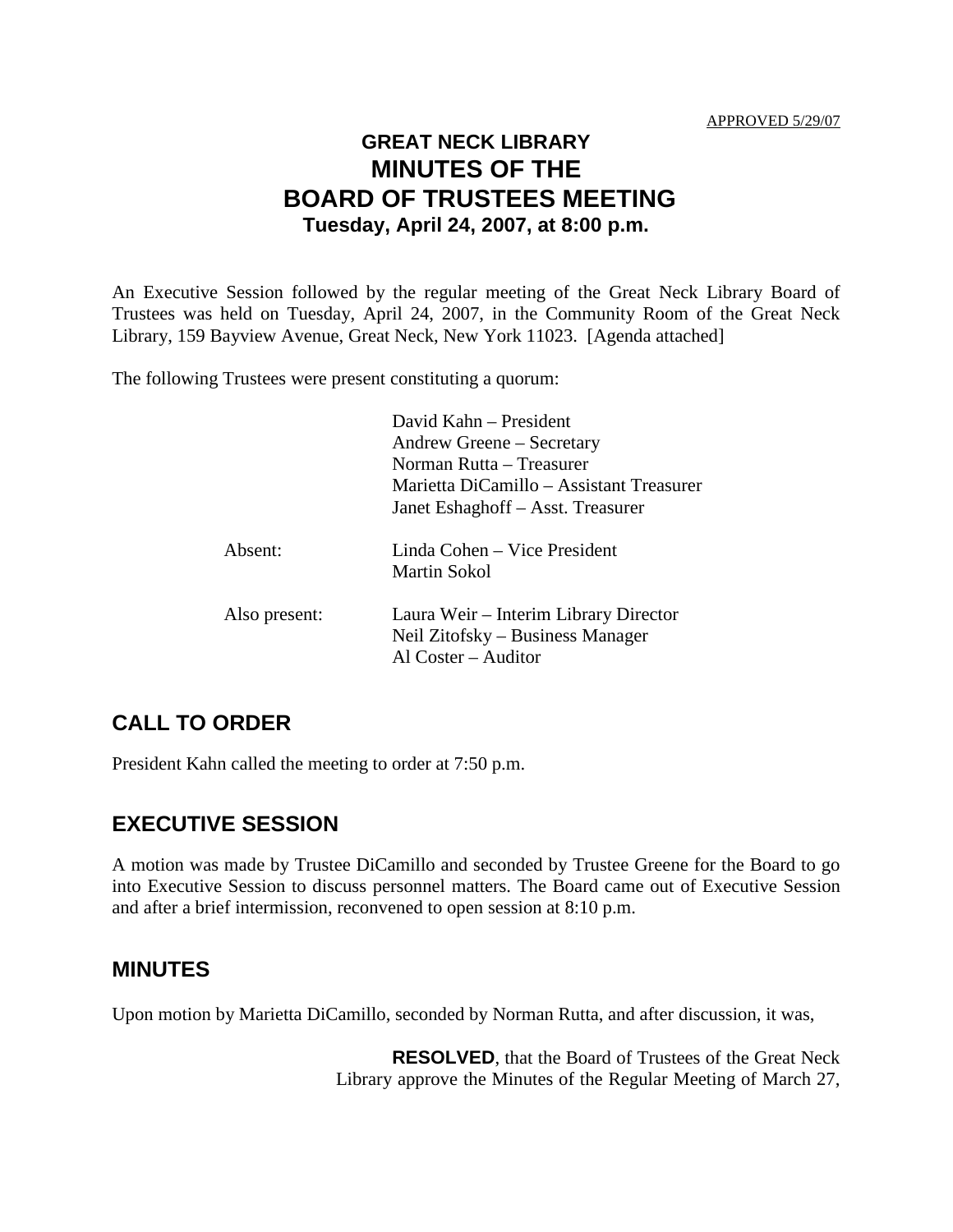2007, and the Budget Hearing and Adoption of April 17, 2007, as presented.

**VOTE:** Yes – 5 (DiCamillo, Eshaghoff, Greene, Kahn, Rutta) *MOTION CARRIED UNANIMOUSLY*

## **TREASURER'S REPORT – PERSONNEL REPORT**

During the month of March 2007, revenue received was \$992,209. Total expenses were \$739,610.

At the close of business, March 31, 2007, total operating fund holdings were \$2,431,831. Of these funds, \$2,428,396 was on deposit at HSBC and the Bank of New York, and \$3,435 was on hand in Petty Cash funds at Main and the Branches. This compares to a March 31, 2006, balance of \$2,100,246.

Additionally, the cash balance of the Main Building and Special Services fund was \$1,230,416, the Automated Library fund was \$57,979; the Restricted Gift fund was \$48,271; the Branch and Special Services fund was \$104,804. These funds totaled \$1,441,470 on March 31, 2007. The March 31, 2006, total was \$1,391,993.

Upon motion by Norman Rutta, seconded by Marietta DiCamillo, and after discussion, it was,

**RESOLVED,** that the Board of Trustees of the Great Neck Library accept the April 24, 2007, Treasurer's Report with the Personnel Changes of March 24, 2007 through April 20, 2007.

**VOTE:** Yes – 5 (DiCamillo, Eshaghoff, Greene, Kahn, Rutta) *MOTION CARRIED UNANIMOUSLY*

Upon motion by Norman Rutta, seconded by Marietta DiCamillo, and after discussion, it was,

**RESOLVED,** that the Board of Trustees of the Great Neck Library authorize the Treasurer, who has reviewed all checks and supporting documentation, to pay the persons named in the Warrant dated March 24, 2007, through April 20, 2007, Paid Checks numbered 0023868 through 0023872, 0023924 through 0023929, 35199 through 35206, and To-Be-Paid Checks numbered 35207 through 35333, the sums set against their respective names, amounting in the aggregate to \$226,547.41.

**VOTE:** Yes – 5 (DiCamillo, Eshaghoff, Greene, Kahn, Rutta) *MOTION CARRIED UNANIMOUSLY*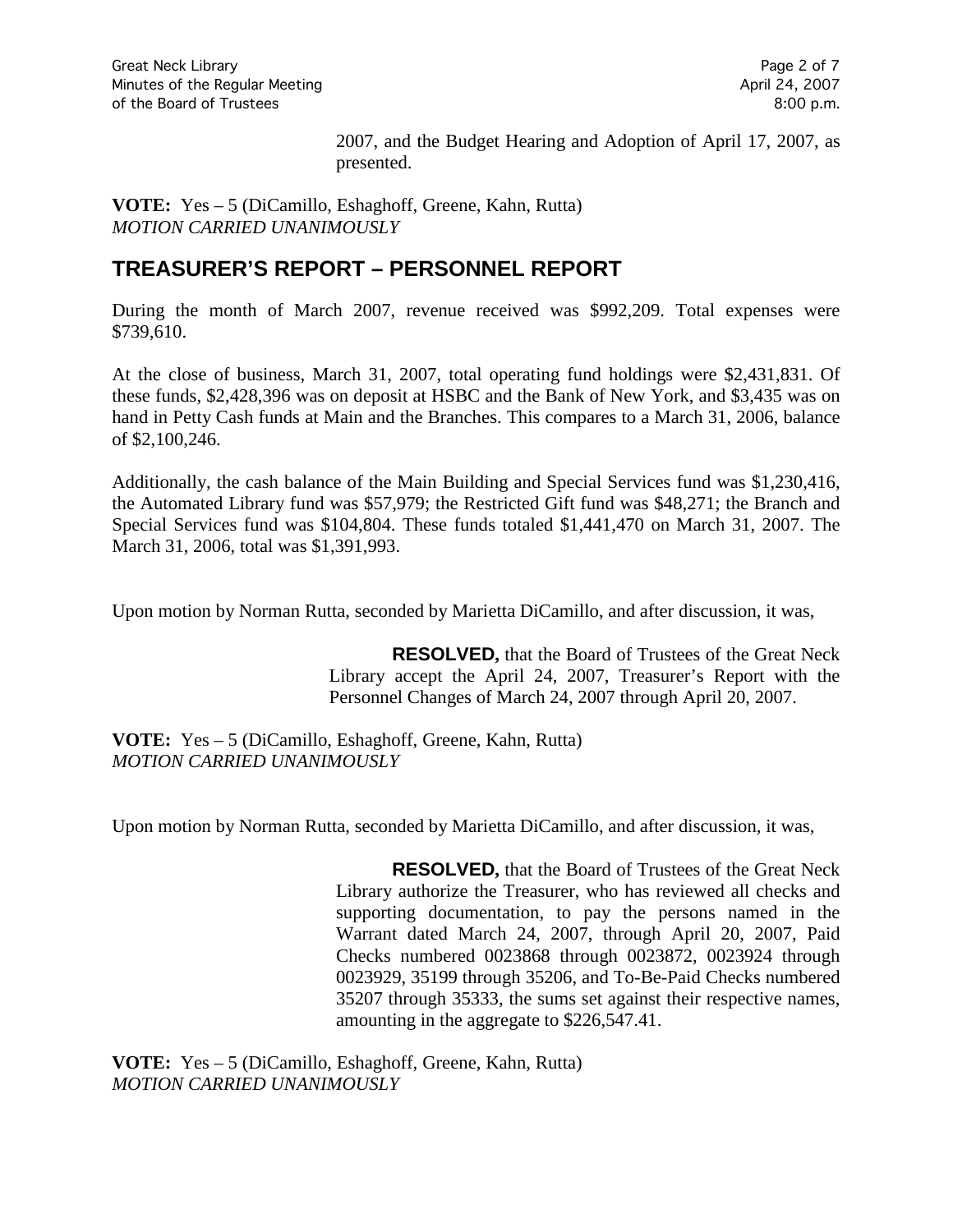Upon motion by Norman Rutta, seconded by Marietta DiCamillo and after discussion, it was,

**RESOLVED,** that the Board of Trustees of the Great Neck Library accept the Payroll Warrants for pay dates March 1, March 15 and March 29, 2007, which have been reviewed by the Treasurer, in the amounts of \$159,755.90, \$161,942.26 and \$165,091.70 respectively, for a total of \$486.789.86.

**VOTE:** Yes – 5 (DiCamillo, Eshaghoff, Greene, Kahn, Rutta) *MOTION CARRIED UNANIMOUSLY*

# **REPORTS**

### AUDIT

Al Coster from the firm of Baldessari and Coster, reviewed his report on the Library's financial standing for the year ended December 31, 2006. All the recommendations from the previous year's audit were implemented. However, Petty Cash on hand could be lowered by another \$1,500. The Business Manager together with the Finance Committee will we working on this during the coming months.

The Staff Gift Committee now has its own bank account and no longer using the Library's tax ID number.

Trustee Rutta sought guidance on at what point there should be discussion on moving any part of the end of year Fund Balance/Net Assets to other funds. Mr. Coster recommended the creating of a designated fund within the general fund to communicate to the public on how the Board plans on spending the money.

GASB 34 has already come out with a new requirement which will not affect the Library's financial statements for at least another three years. For libraries that pay for post retirement health insurance, GASB will require the booking of liability to future health insurance based on assumption of how long someone lives, and how long one works before getting benefits and at what percentage will the health insurance benefits continue to increase. In preparation for this requirement, some larger cities and states had already adopted this pronouncement and were close to bankruptcy. Some of the Great Neck Library's surplus from the Fund Balance/Net Assets could be used to fund that debt. It will make the Library's financial picture look better a few years from now. Therefore, it would be prudent for the Board to start preparing for this now based on the number of current employees.

Mr. Coster was complimented for his resourcefulness to the Board throughout the year.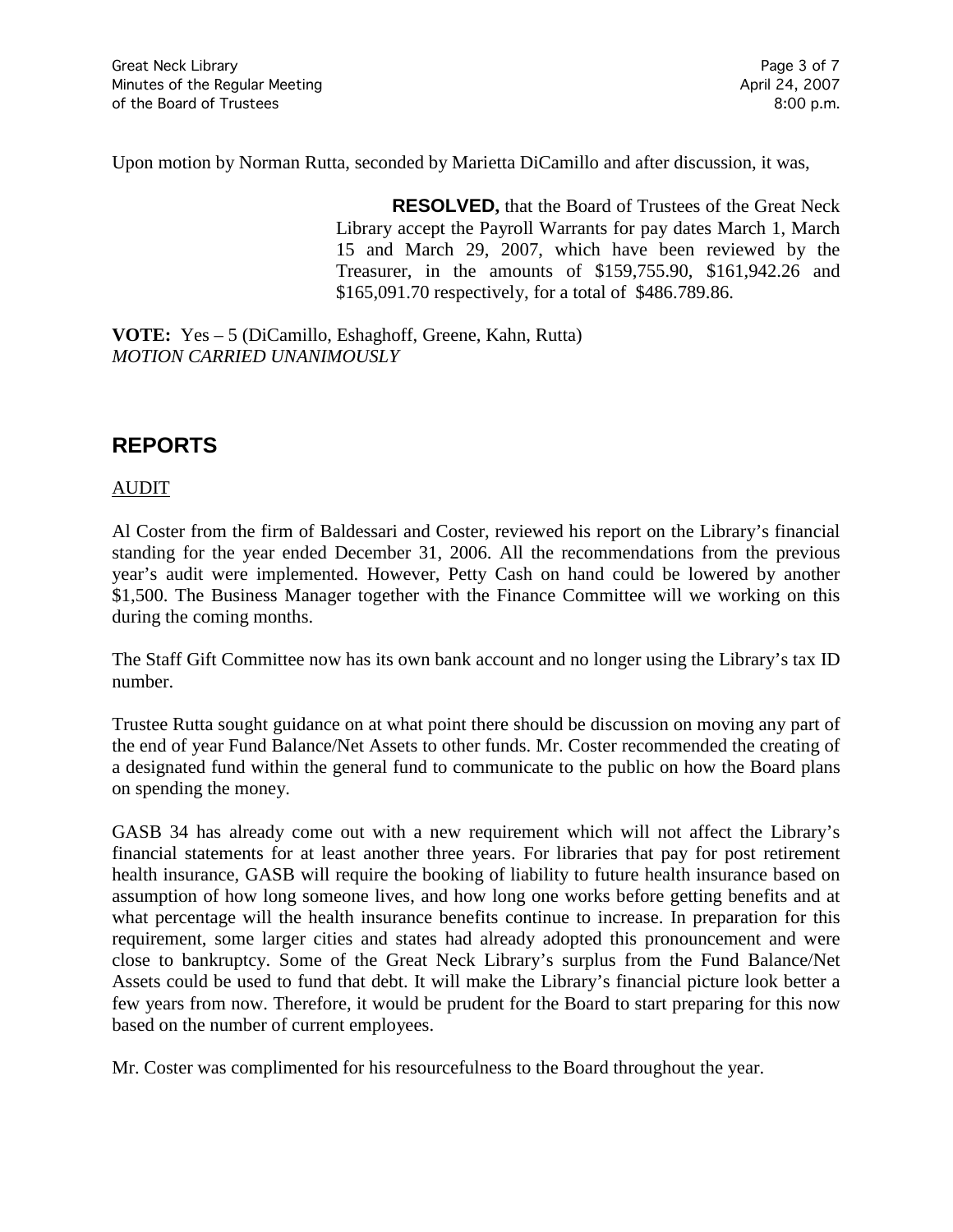Upon motion by Norman Rutta, seconded by Marietta DiCamillo and after discussion, it was,

**RESOLVED,** that the Board of Trustees of the Great Neck Library accept the Auditor's report dated March 7, 2007, for the year ended December 31, 2006.

#### *Public Comments: Mike Zarin*

**VOTE:** Yes – 5 (DiCamillo, Eshaghoff, Greene, Kahn, Rutta) *MOTION CARRIED UNANIMOUSLY*

#### INTERIM DIRECTOR [Report appended]

Interim Director Weir reported on the following which were not a part of her written report:

The Library received a check for \$3,940 from the New York State Construction Grant earmarked for repairs to the air conditioning unit 4 which failed over the summer of 2006. The air conditioning unit has been installed and working.

The check for the bequest from the estate of Louise Carter has been received. Some suggestions were offered on how the money could be spent in accord with Mrs. Carter's wishes.

Project Engineer Edy Zinger, a Great Neck resident specializing in façade repairs, inspected the panels on Saturday, April 21<sup>st</sup>. His findings and recommendations are forthcoming. Trustee Rutta indicated that Mr. Zinger was not a contractor and that at least one or two more estimates were needed from contractors. Trustee DiCamillo suggested that the Villages or Town might be contacted for referrals. Wooden barriers were put in place of the cones to cordon off the area under the cracked panels.

Referring to identifying hotspots for trouble in the Library, which are areas that are hidden from the sightline of staff, the Director was asked if such areas were being checked by staff. She would be speaking with Reference Department Head Leila Mattson to see if librarians were doing checks of these areas.

*Public Comments: Karen Rubin, Mike Zarin*

#### POLICY COMMITTEE

There was no official report from the Policy Committee as committee chair Linda Cohen was not present to report on the meeting of April 9, 2007. However the recommendations from that meeting are attached to these Minutes.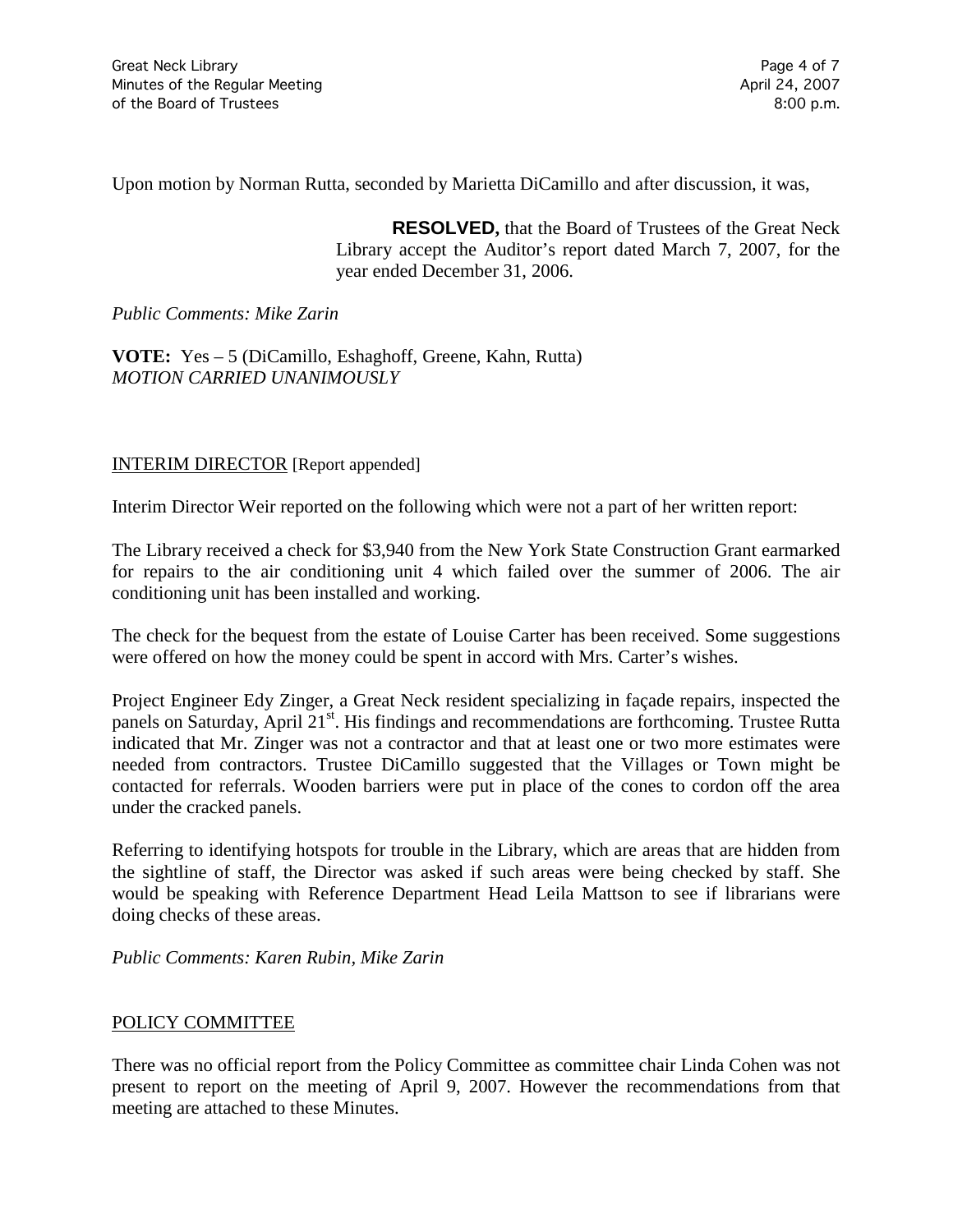# **OLD BUSINESS**

#### RECORD RETENTION

Upon motion by Marietta DiCamillo, seconded by Andrew Greene, and after discussion, it was,

**RESOLVED,** that the Board of Trustees of the Great Neck Library take from the table the resolution to adopt the Record Retention policy 400-30 as presented to, and tabled by the Board at the June 27, 2006 meeting.

**VOTE:** Yes – 5 (DiCamillo, Eshaghoff, Greene, Kahn, Rutta) *MOTION CARRIED UNANIMOUSLY*

Upon motion by Andrew Greene, seconded by Marietta DiCamillo, and after discussion, it was,

**RESOLVED,** that the Board of Trustees of the Great Neck Library adopt the Record Retention policy Section 400-30 as presented to, and tabled by the Board at the June 27, 2006 meeting, with the additional requirement that a subject list of records to be destroyed be presented to the Board at each instance and that a Records Officer be designated by the Director from among the staff, as amended.

Amendments: **Item 1.1** Official Minutes – add "including agendas, list of persons who signed the attendance sheets, and committee minutes"; **Item 1.3** – delete the word "agendas"

*Public Comments: Marianna Wohlgemuth, Mike Zarin, Karen Rubin, Ralene Adler*

**VOTE:** Yes – 5 (DiCamillo, Eshaghoff, Greene, Kahn, Rutta) *MOTION CARRIED UNANIMOUSLY*

#### MINUTES OF COMMITTEE MEETINGS

This was left on the table. In the interim, minutes were being taken by a member of the committee, and this will continue until the Policy Committee comes up with a proposal.

LEGAL COUNSEL

### **Attendance at All Board Meetings**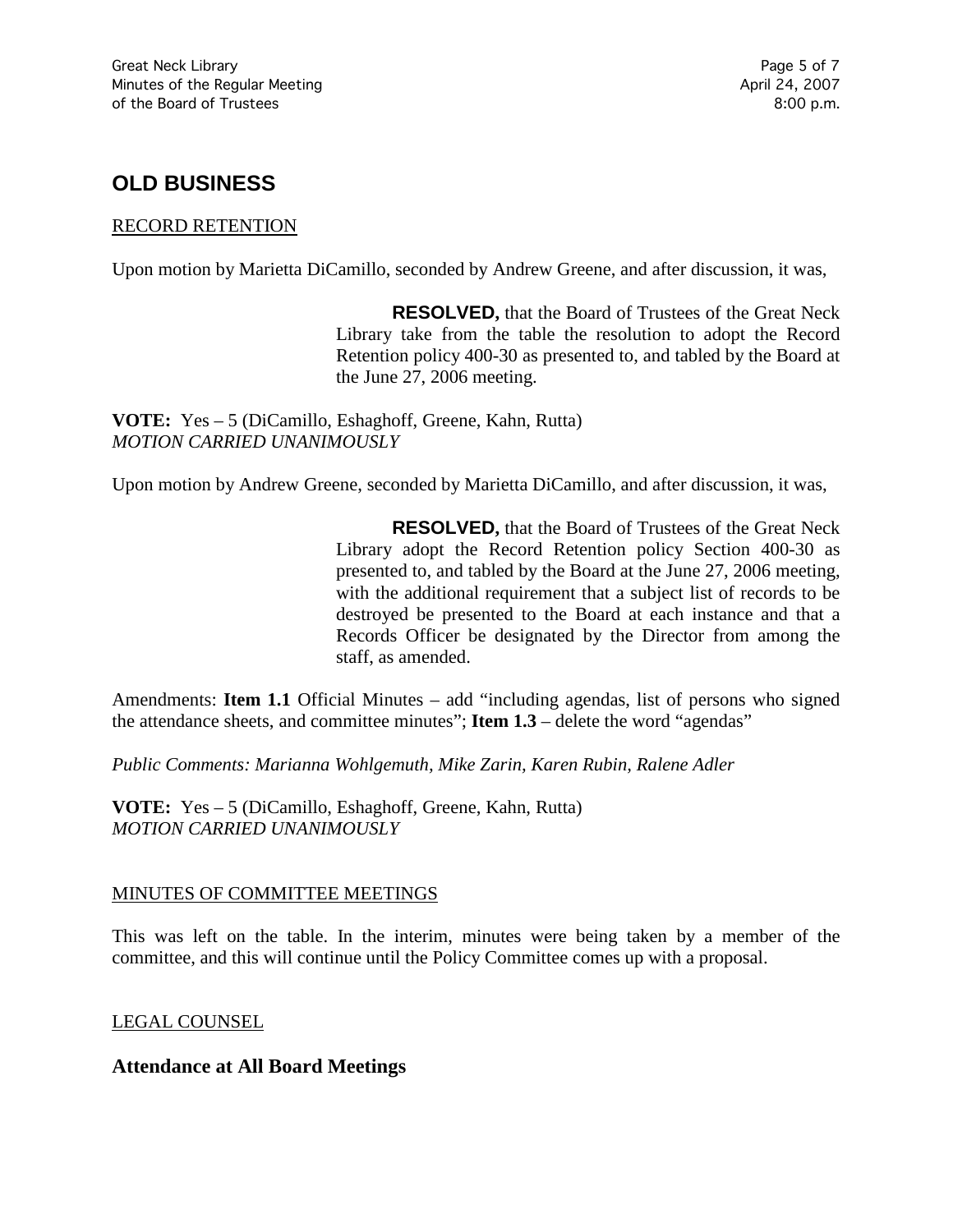Upon motion by Marietta DiCamillo, seconded by Norman Rutta, and after discussion, it was,

**RESOLVED,** that the Board of Trustees of the Great Neck Library take from the table and amend the resolution to authorize the attendance of the Library's attorney at all Board of Trustees meetings, presented to the Board and referred to the Policy Committee at the February 27, 2007, Board meeting.

**VOTE:** Yes – 5 (DiCamillo, Eshaghoff, Greene, Kahn, Rutta) *MOTION CARRIED UNANIMOUSLY*

Upon motion by Marietta DiCamillo, seconded by Norman Rutta, and after discussion, it was,

**RESOLVED,** that the Board of Trustees of the Great Neck Library authorize the attendance of the Library's attorney at all Board of Trustees meetings when requested by the President;

and further, that a new paragraph be created in Section 100-30 of the Board Policy Manual which reads: "Legal Counsel is required to attend Board meetings when requested by the President", as amended.

Amendment: replace "only when necessary and when requested" with "when requested".

**VOTE:** Yes – 5 (DiCamillo, Eshaghoff, Greene, Kahn, Rutta) *MOTION CARRIED UNANIMOUSLY*

### **Retainer for Legal Counsel**

Upon motion by Andrew Greene, seconded by Marietta DiCamillo, and after discussion, it was,

**RESOLVED,** that the Board of Trustees of the Great Neck Library retain the services of Kevin Seaman as general and labor counsel to represent the Library for a two-year period commencing July 1, 2007. Legal services to be rendered at an hourly rate of \$225 plus disbursements (photocopies, faxes, postage).

**VOTE:** Yes – 5 (DiCamillo, Eshaghoff, Greene, Kahn, Rutta) *MOTION CARRIED UNANIMOUSLY*

## **NEW BUSINESS**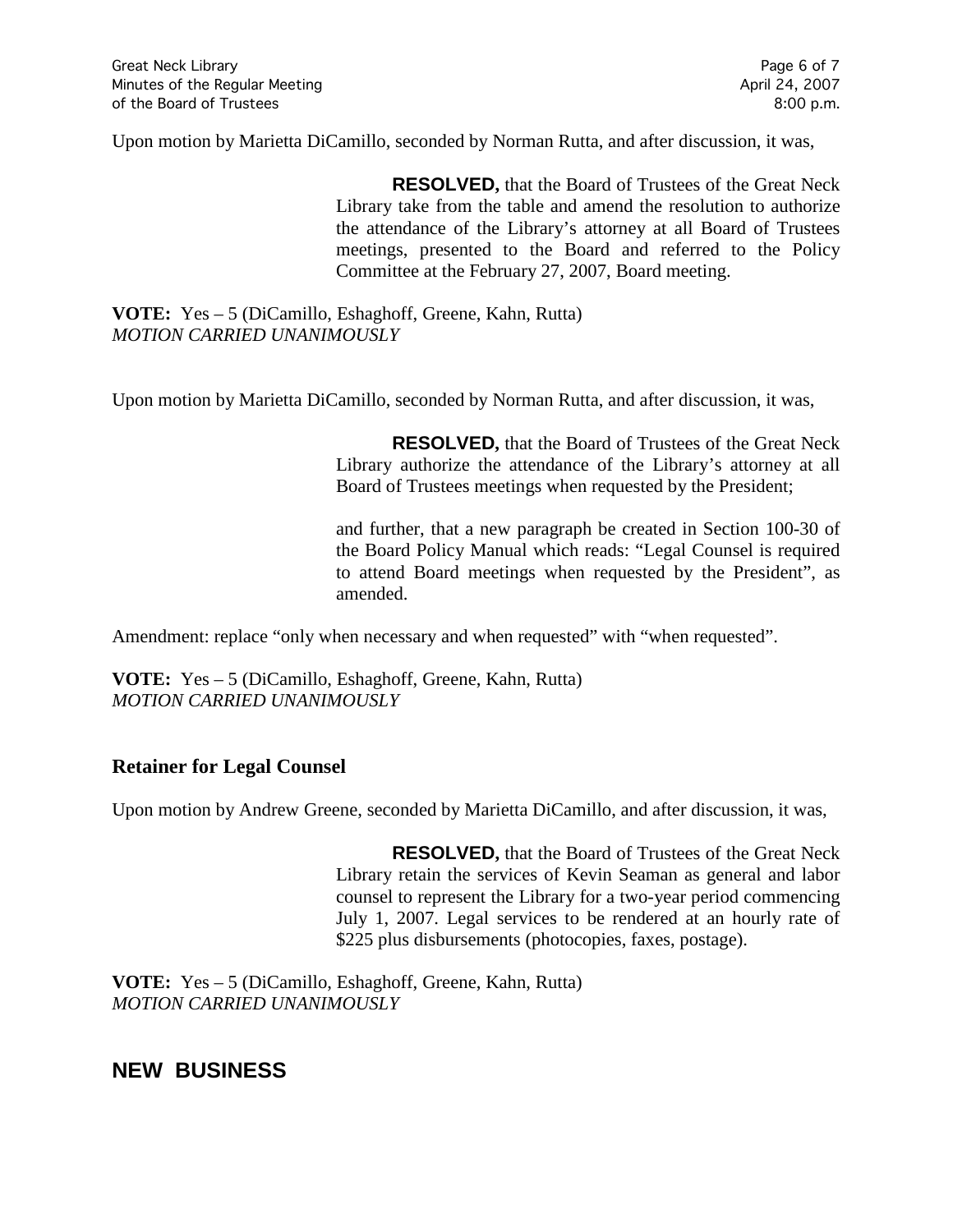#### ACCESS TO RECORDS

Upon motion by Marietta DiCamillo, seconded by Andrew Greene, and after discussion, it was,

**RESOLVED,** that the Board of Trustees of the Great Neck Library adopt the revised Access to Records Policy, Section 500- 60 of the Board Policy Manual, as specified in the attached schedule.

*Public Comment: Marianna Wohlgemuth, Barbara Zeller, Ralene Adler, Jonathan Aubrey*

**VOTE:** Yes **–** 4 (DiCamillo, Eshaghoff, Kahn, Rutta); Abstention – 1 (Greene) *MOTION CARRIED* 

### POLICY MANUAL CHANGES

Upon motion by Janet Eshaghoff, seconded by Marietta DiCamillo, and after discussion, it was,

**RESOLVED,** that the Board of Trustees of the Great Neck Library amend its Policy Manual, Section 200-40, by deleting references to "NLS Representatives" and "Program Committees". *Public Comments: Ralene Adler*

**VOTE:** Yes **–** 5 (DiCamillo, Eshaghoff, Greene, Kahn, Rutta) *MOTION CARRIED UNANIMOUSLY*

#### BOOK SALE PROCEEDS TO STAFF GIFT COMMITTEE

Upon motion by Norman Rutta, seconded by Marietta DiCamillo, and after discussion, it was,

**RESOLVED,** that the Board of Trustees of the Great Neck Library approve the payment of 25% of the receipts from the May 6, 2007, Book Sale up to a maximum amount of \$850 to the Great Neck Library Staff Gift Committee in exchange for the services of staff volunteers to work the Book Sale.

**VOTE:** Yes – 5 (DiCamillo, Eshaghoff, Greene, Kahn, Rutta) *MOTION CARRIED UNANIMOUSLY*

#### LAKEVILLE BRANCH LEASE RENEWAL

Upon motion by Andrew Greene, seconded by Marietta DiCamillo, and after discussion, it was,